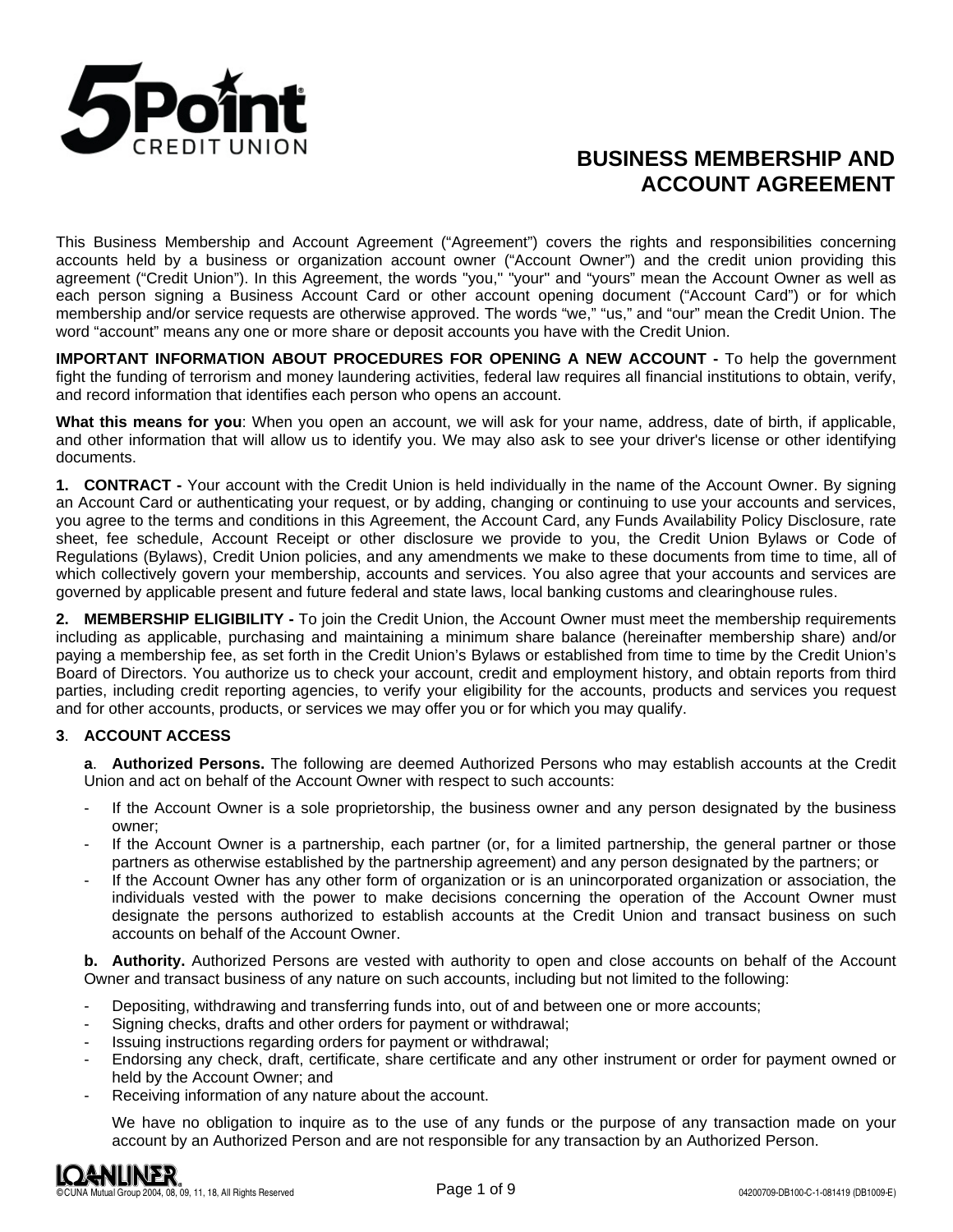We will not be liable for refusing to honor any item or instruction if we believe the signature is not genuine. It is your responsibility to provide us with specimen signatures of all Authorized Persons and to inform us immediately in writing of any changes. If you have authorized the use of a facsimile signature of any Authorized Person, we may honor any document that appears to bear the facsimile signature.

**c. Access Options.** You may access your account in any manner we permit including, for example, in person at one of our branch offices, at an ATM or point-of-sale device, or by mail, telephone, automatic transfer, internet access, or mobile application. Authorized Persons may execute additional agreements and documents we require to access, transact business on and otherwise exercise authority over your account. We may return as unpaid any check or draft drawn on a form we do not provide. Any losses, expenses or fees we incur as a result of handling such a check or draft will be charged to your account.

**d. Credit Union Examination.** We may disregard information on any check or draft, other than the signature of the drawer, the amount of the item and any magnetic encoding. You agree we do not fail to exercise ordinary care in paying an item solely because our procedures do not provide for sight examination of items.

**4. DEPOSIT OF FUNDS REQUIREMENTS -** Funds may be deposited to your accounts in any manner approved by the Credit Union and in accordance with any requirements set forth on our business account rate sheet and fee schedule. We have the right to refuse any deposit, limit the amount that may be offered for deposit, and return all or any part of a deposit. Deposits made by mail, at night depositories or other unstaffed facilities are not our responsibility until we receive them.

**a. Endorsements.** We may accept transfers, checks, drafts, and other items for deposit into any of your accounts if they are made payable to or to the order of the Account Owner, even if they are not endorsed. If an insurance, government, or other check or draft requires an endorsement, we may require that it be endorsed as set forth on the item. We may but are not required to accept, whether for cash or other value, checks, drafts, or items made payable to the Account Owner, provided such items are endorsed with an original or facsimile signature of an Authorized Person. Endorsements must be made on the back of the check or draft within 1½ inches from the top edge, although we may accept endorsements outside this space. However, any loss we incur due to a delay or processing error resulting from an irregular endorsement or other markings by you or any prior endorser will be your responsibility. If we offer a remote deposit capture service and you have been approved to use the service to make deposits to your account, you agree that, prior to transmitting check or draft images, you will restrictively endorse each original check or draft in accordance with any other agreement with us that governs this service. **For accounts held at credit unions located in New York:** If a check, draft, or item that is payable to two (2) or more persons is ambiguous as to whether it is payable to either or both, we will process the check, draft, or item as though it is payable to all such persons. **For accounts held at credit unions located in states other than New York:** If a check, draft or other item that is payable to two or more persons is ambiguous as to whether it is payable to either or both, we may process the check, draft or item as though it is payable to either person.

**b. Collection of Items.** We act only as your agent, and we are not responsible for handling items for deposit or collection beyond the exercise of ordinary care. We are not liable for the loss of an item in transit or the negligence of any correspondent. Each correspondent will only be liable for its own negligence. We may send any item for collection. Items drawn on an institution located outside the United States are handled on a collection basis only. You waive any notice of nonpayment, dishonor, or protest regarding items we purchase or receive for credit or collection to your account. We reserve the right to pursue collection of previously dishonored items at any time, including giving a pay or financial institution extra time beyond any midnight deadline limits.

**c. Restrictive Legends.** Some checks and drafts contain restrictive legends or similar limitations on the front of the item. Examples of restrictive legends include "two signatures required," "void after 60 days," and "not valid over \$500.00." We are not liable for payment of any check or draft contrary to a restrictive legend or other limitation contained in or on the item unless we have specifically agreed in writing to the restriction or limitation.

**d. Final Payment.** All items and Automated Clearinghouse (ACH) transfers credited to your account are provisional until we receive final payment. If final payment is not received, we may charge your account for the amount of such items and impose a return item fee on your account. Any collection fees we incur may also be charged to your account. We reserve the right to refuse or return any item or funds transfer.

**e. Direct Deposits.** We may offer direct deposit services, including preauthorized deposits (e.g. payroll checks, Social Security or retirement checks, or other government checks) or preauthorized transfers from other accounts. You must authorize direct deposits by completing a separate authorization document. You must notify us if you wish to cancel or change a direct deposit or preauthorized transfer. Any cancellation or change will become effective once we receive notice from you and have a reasonable period of time to act on your request. If we are required to reimburse a government agency for any benefit payment directly deposited into your account, we may deduct the amount returned from any of your accounts, unless prohibited by law. If your account is overdrawn, you authorize us to deduct the amount your account is overdrawn from any deposit, including deposits of government payments or benefits.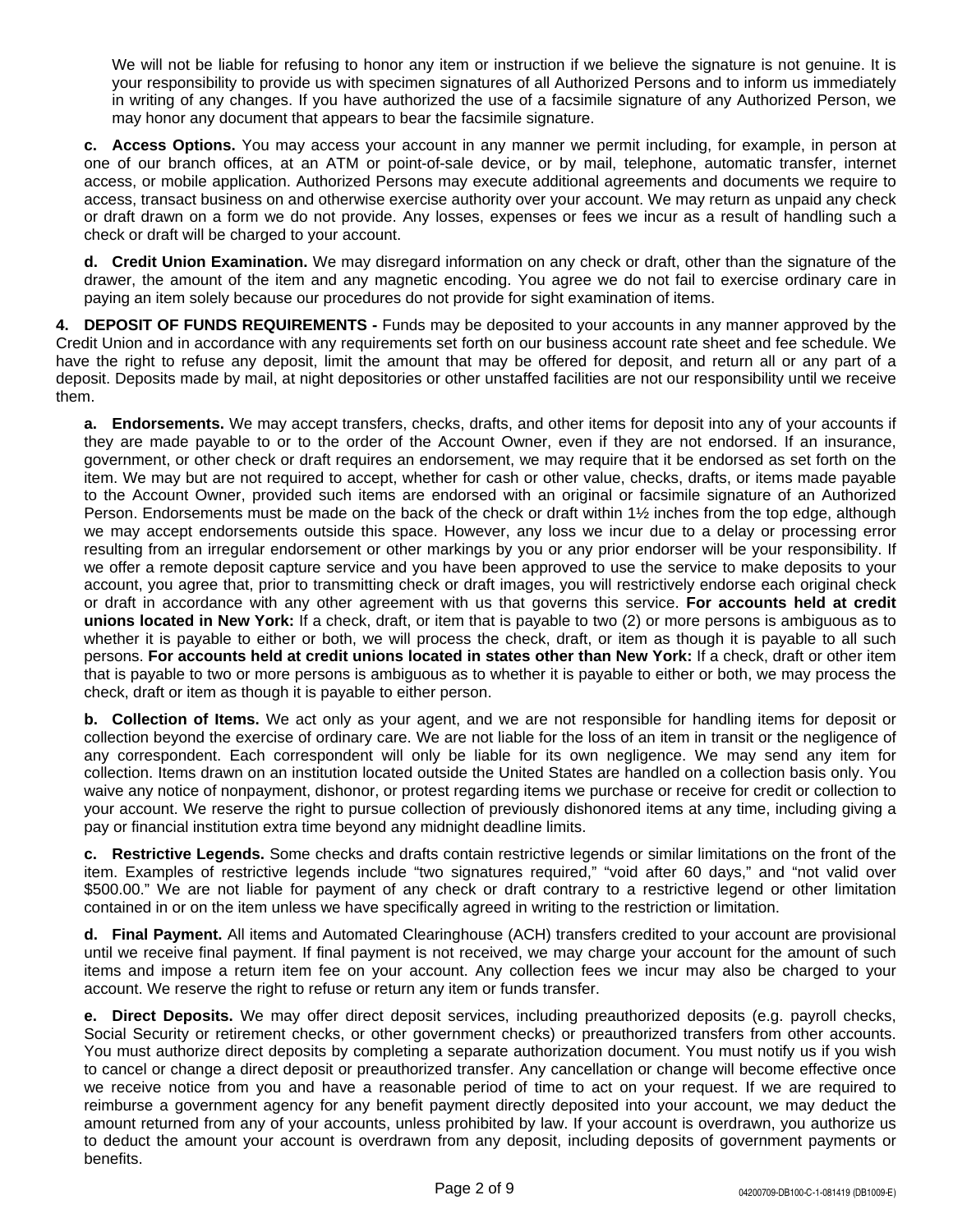**f. Crediting of Deposits.** Deposits will be credited to your account on the day we consider them received as stated in our Funds Availability Policy Disclosure.

**5. FUNDS TRANSFERS -** Funds transfers we permit that are subject to Article 4A of the Uniform Commercial Code, including Automated Clearinghouse (ACH) credit transactions and wire transfers, will be subject to such provisions of the Uniform Commercial Code as enacted by the state where the main office of the Credit Union is located, except as otherwise provided in this Agreement. ACH transfers are subject to rules of the National Automated Clearinghouse Association (NACHA). If we execute requests for funds transfers by Fedwire, such transfers are subject to the Federal Reserve Board's Regulation J.

**a. Authorization for Transfers/Debiting of Accounts.** Any Authorized Person is authorized to make or order funds transfers to or from your account. We will debit your account for the amount of a funds transfer and will charge your account for any fees related to the transfer.

**b. Right to Refuse to Make Transfers/Limitation of Liability.** Unless we agree otherwise in writing, we reserve the right to refuse to execute any payment order to transfer funds to or from your account. We are not obligated to execute any payment order to transfer funds out of your account if the amount of the requested transfer plus applicable fees exceeds the available funds in your account. We are not liable for errors, delays, interruptions or transmission failures caused by third parties or circumstances beyond our control, including mechanical, electronic or equipment failure. In addition, we will not be liable for consequential, special, punitive or indirect loss or damage you may incur in connection with funds transfers to or from your account.

**c. No Notice Required.** We will not provide you with notice when funds transfers are credited to your account. You will receive notice of such credits on your account statements. You may contact us to determine whether a payment has been received.

**d. Interest Payments.** If we fail to properly execute a payment order and such action results in a delay in payment to you, applicable law requires that we pay you interest for the period of delay. Based on your account type, we will pay you such interest in the form of dividend or interest payments, whichever applies. You agree that the dividend or interest rate paid to you will be based on the lowest nominal dividend or interest rate we were paying on any account during that period.

**e. Provisional Credit for ACH Transactions.** We may provisionally credit your account for an ACH transfer before we receive final settlement. If we do not receive final settlement, we may reverse the provisional credit or require you to refund us the amount provisionally credited to your account, and the party originating the transfer will not be considered to have paid you.

**f. Payment Order Processing and Cut-off Times.** Payment orders we accept will be executed within a reasonable time of receipt. Unless we have agreed otherwise in writing, a payment order may not necessarily be executed on the date it is received or on a particular date you specify. Cut-off times may apply to the receipt, execution and processing of funds transfers, payment orders, cancellations, and amendments. Funds transfers, payment orders, cancellations, and amendments received after a cut-off time may be treated as having been received on the next funds transfer business day. Information about any cut-off times is available upon request. From time to time, we may need to temporarily suspend processing of a transaction for greater scrutiny of verification in accordance with applicable law. This action may affect settlement or availability of the transaction.

**g. Identifying Information.** If your payment order identifies the recipient and any financial institution by name and account or other identifying number, the Credit Union and any other financial institutions facilitating the transfer may rely strictly on the account or other identifying number, even if the number identifies a different person or financial institution.

**h. Amendments and Cancellations of Payment Orders.** Any Authorized Person may amend or cancel a payment order regardless of whether that person initiated the order. We may refuse requests to amend or cancel a payment order that we believe will expose the Credit Union to liability or loss. Any request to amend or cancel a payment order that we accept will be processed within a reasonable time after it is received. You agree to hold us harmless from and indemnify us for all losses and expenses resulting from any actual or attempted amendment or cancellation of a payment order.

**i. Security Procedures.** We may require you to follow a security procedure to execute, amend or cancel a payment order so that we may verify the authenticity of the order, amendment or cancellation. You agree that the security procedure established by separate agreement between you and the Credit Union is commercially reasonable. If you refuse to follow a commercially reasonable security procedure that we offer, you agree to be bound by any payment order, whether authorized or not, that is issued in your name and accepted by us in good faith in accordance with the security procedure you choose.

**j. Duty to Report Unauthorized or Erroneous Funds Transfers.** You must exercise ordinary care to identify and report unauthorized or erroneous funds transfers on your account. You agree that you will review your account(s) and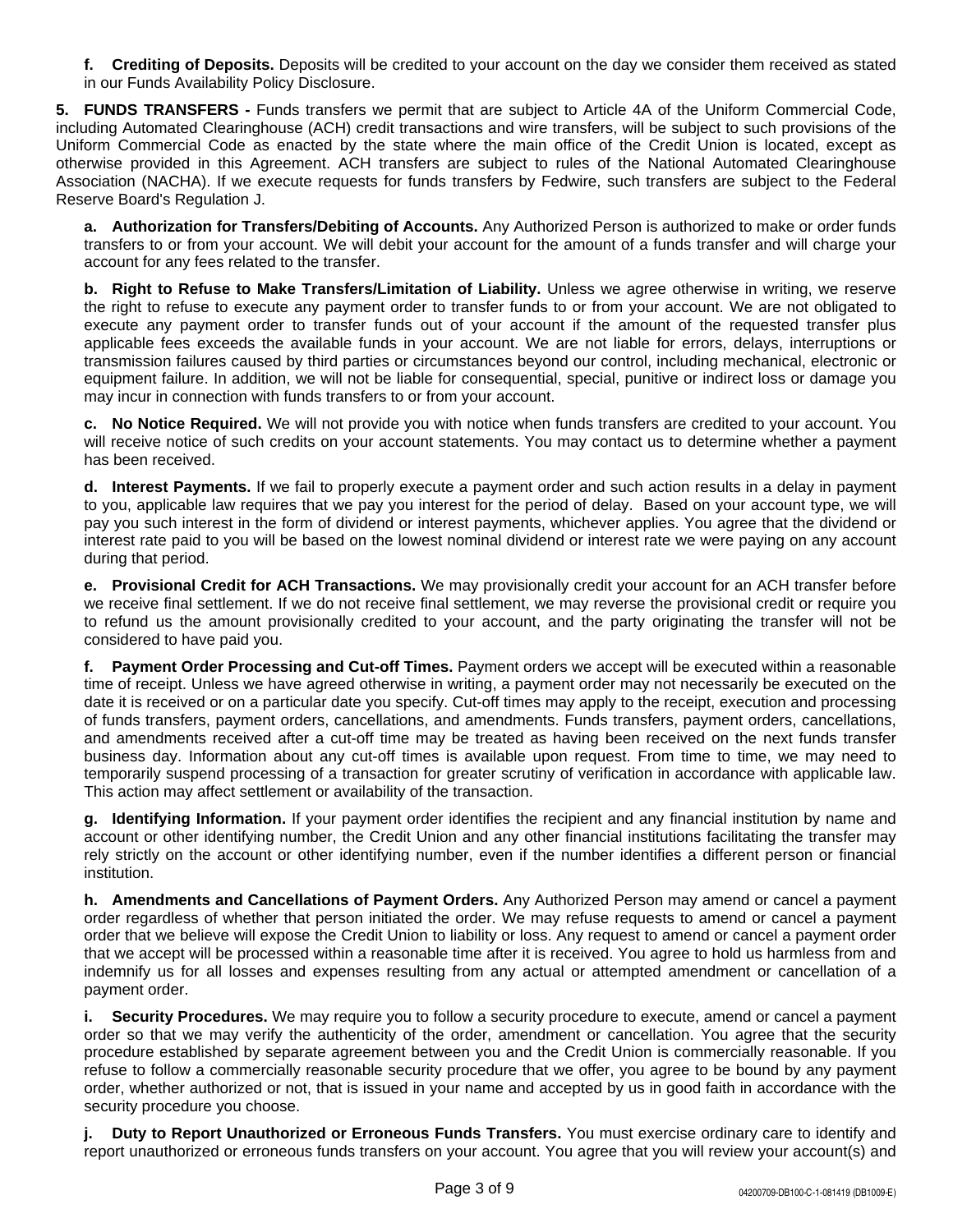periodic statement(s). You further agree you will notify us of any unauthorized or erroneous transfers within the time frames described in the "Statements" section of this Agreement.

**k. Recording Telephone Requests.** You agree that we may record payment order, amendment and cancellation requests as permitted by applicable law.

**6. ACCOUNT RATES AND FEES -** We pay account earnings and assess fees against your account as set forth in our business account rate sheet and fee schedule. We may change our business account rate sheet and fee schedule at any time and will notify you as required by law.

**7. TRANSACTION LIMITATIONS -** We reserve the right to restrict withdrawals or transfers from your account and shall not be liable for any restrictive action we take regarding withdrawals, transfers, or the payment or non-payment of checks and drafts, except those damages which may arise solely as a result of the Credit Union's negligence.

**a. Withdrawal Restrictions.** We permit withdrawals if your account has a sufficient available balance to cover the full amount of the withdrawal, and may otherwise honor withdrawal requests in accordance with our overdraft policies or any overdraft protection service you have established with us. Checks and drafts or other transfers or payment orders which are drawn against insufficient available funds may be subject to a fee as set forth in our business account fee schedule. If there are sufficient available funds to cover some, but not all, of your withdrawal request, we may otherwise allow you to make a withdrawal in an amount for which there are sufficient available funds.

We may limit or refuse a withdrawal in some situations, and will advise you accordingly if, for example: (1) there is a dispute between Authorized Persons (unless a court has ordered the Credit Union to allow the withdrawal); (2) a legal garnishment or attachment is served; (3) the account secures any obligation to us; (4) required documentation has not been presented; (5) you fail to repay a Credit Union loan on time; (6) for non-corporate accounts, a depositor is deceased; or, for corporate accounts, the corporation is in bankruptcy proceedings or has been dissolved and the required disposition of the account has not been made; (7) someone with authority to do so requests us not to permit the withdrawal; or (8) there are other circumstances which do not permit us to make the withdrawal. We also reserve the right to refuse any withdrawal which is attempted by any method not specifically permitted by us. We may require you to give written notice of 7 to 60 days before any intended withdrawals.

**b. Transfer Limitations.** For accounts subject to transfer limitations, you may not make more than six withdrawals and transfers to another Credit Union account of yours or to a third party during any month by means of a preauthorized, automatic or internet transfer, by telephonic order or instruction, or by check, draft, debit card, if applicable, or similar order. A preauthorized transfer includes any arrangement with us to pay a third party from your account upon oral or written orders, including orders received via ACH. When a transfer exceeds these limitations, we may refuse or reverse it, assess fees against your account, suspend your account, or close your account and transfer the balance to an account without such transfer limitations. There is no limit on the number of transfers you may make to a Credit Union loan account or on the number of withdrawals you may make if the withdrawal is made in person, by mail, messenger or at an ATM. There is also no limit on the number of telephone requests for withdrawals in the form of a check or draft which is then mailed directly to you, although we may impose a fee for such services.

**8. CERTIFICATE ACCOUNTS -** Any term share, share certificate, time deposit or certificate of deposit account, whichever we offer as allowed by applicable federal or state law, is subject to the terms of this Agreement, our business account rate sheet and fee schedule, Account Receipt(s), if provided, and any other documents we provide for the account, the terms of which are incorporated herein by reference. **For accounts held at state chartered credit unions located in Wisconsin:** Credit Union liability for dividends declared by the board of directors on term share, share certificate and passbook savings accounts shall terminate without penalty to the Credit Union upon the Credit Union entering an involuntary dissolution procedure, or if the Director of Credit Unions shall take possession of the Credit Union under s.186.235(11) of the Wisconsin Statutes. Upon dissolution, the Director shall determine the priority of payout of the various classifications of savings (Wis. Admin. Code DFI-CU 60.06).

### **9. OVERDRAFTS AND DISHONORED ITEMS**

**a. Insufficient Funds/Overdrafts.** If, on any day, the available balance in your account is not sufficient to pay the full amount of a check, draft, transaction or other item that is presented for payment from the account, we may return the item or pay it in accordance with our overdraft policies or any overdraft service you have established with us. We are not required to pay any item that exceeds the available balance in your account. Items drawn on your account may be paid in any order we choose. The available balance for your account is that part of the actual balance that is available for you to use without incurring Automatic Transfer or Overdraft fees. The available balance takes into account holds placed on account funds such as check deposit holds under our Funds Availability Policy, holds for pending debit card transactions that have been preauthorized but not yet posted, and legal holds. Funds subject to holds are not available to pay your transactions. We may determine whether the available balance in your account is sufficient to pay an item at any time between presentation of the item and our midnight deadline, with only one review of the account required. We are not required to notify you if your account does not have sufficient available funds to pay the item. Your account may be subject to a fee as disclosed in our business account fee schedule for each item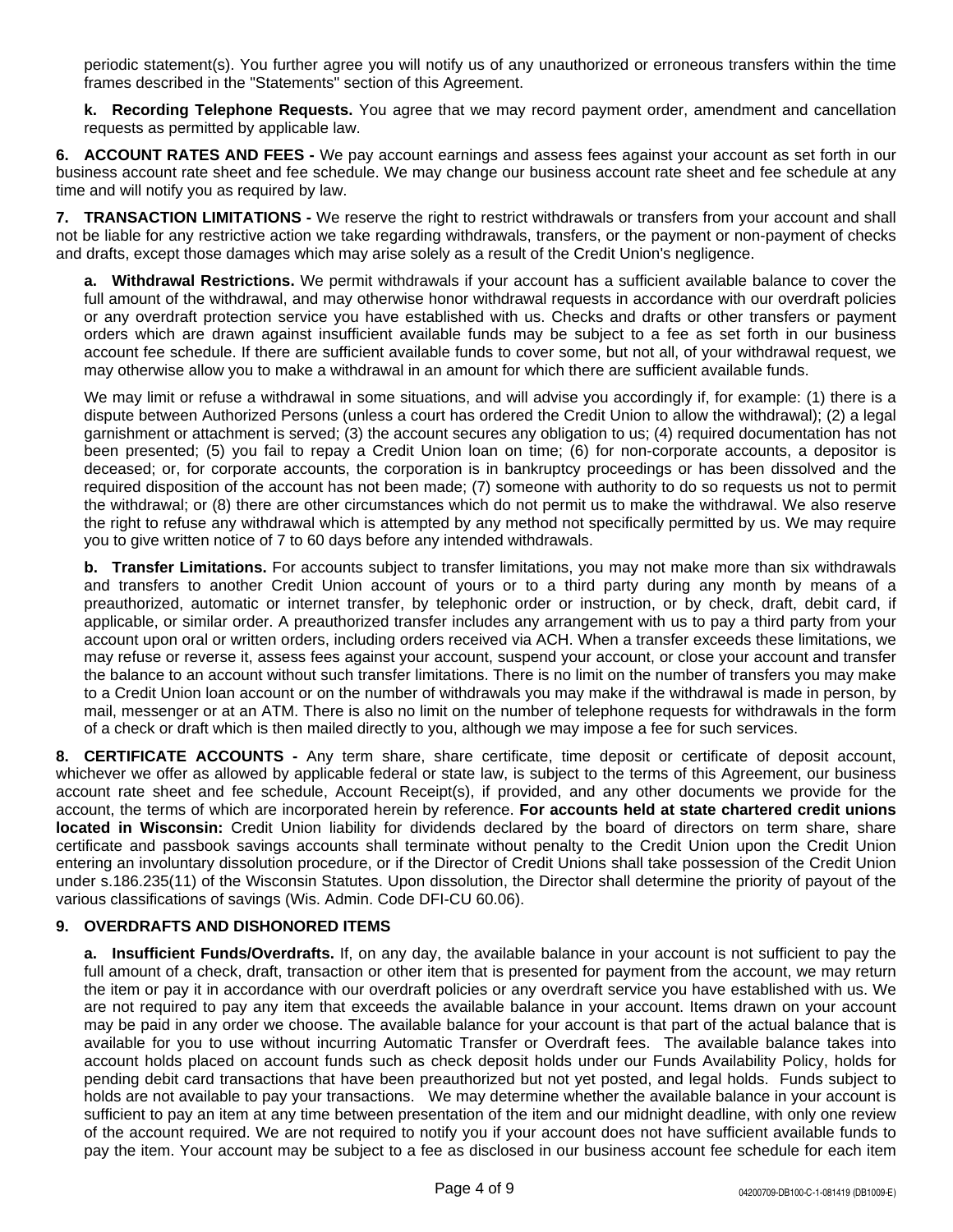presented against an insufficient available balance, regardless of whether we return or pay the item. We may charge a fee each time an item is submitted or resubmitted for payment; therefore, you may be assessed more than one fee as a result of a returned item and resubmission(s) of the returned item.

If you have established an overdraft service with us that links your share or deposit account with other Credit Union accounts of yours, you authorize us to transfer funds from those accounts to cover the amount of any items that exceed the available balance in your account as well as the amount of any fee assessed for the transfer. Such transfers may be made from another share or deposit account, an overdraft line-of-credit account, or other account you so designate. If we, at our discretion and as a courtesy to you, honor items that exceed the available balance in your account, the account will be overdrawn and you agree to repay the overdrawn amount, plus any fee assessed by us, in accordance with the requirements established in any other agreement with us or policy that governs this overdraft protection service. By exercising our discretionary right to honor such items, we do not agree to honor them in the future.

**b. Dishonored Items.** We may redeposit an item taken for deposit, cash or other value, or we may return the item to you and charge your account. If your account does not contain a sufficient available balance to reimburse us for the amount of the item, you must repay us for the amount we are unable to collect from your account. If we choose to redeposit an item, we are not required to notify you that the item was returned unpaid. We may charge your account and/or seek recovery directly from you for any item that is returned due to your breach of warranty under the Uniform Commercial Code as adopted in the state where our main office is located.

**10. CHECKS OR DRAFTS PRESENTED FOR PAYMENT IN PERSON -** We may refuse to accept any check or draft drawn on your account that is presented for payment in person. Such refusal shall not constitute a wrongful dishonor of the check or draft, and we shall have no liability for refusing payment. If we agree to cash a check or draft that is presented for payment in person, we may require the presenter to pay a fee. Any applicable fees for cashing checks or drafts are stated in our business account fee schedule.

**11. POSTDATED AND STALEDATED CHECKS OR DRAFTS -** You agree not to draw or issue any check or draft that is postdated. If you draw or issue a check or draft that is payable on a future date, we will have no liability if we pay the check or draft before its payment date. You agree not to deposit checks, drafts, or other items before they are properly payable. We are under no obligation to pay a check or draft drawn on your account that is presented more than six months after the date it was written; however, if the check or draft is paid against your account, we will have no liability for such payment.

**12. FOREIGN CURRENCY -** All checks or drafts drawn on your account shall be payable in currency of the United States. You agree not to draw a check or draft that is payable in any foreign currency. If you give us an order to pay a check or draft in a foreign currency, we have the right to return the check or draft unpaid. However, if we pay the check or draft, we will not be responsible for the currency conversion or any fees assessed for collection, and you will be bound by our determination of the currency conversion rate, the data used and the manner in which we make the conversion.

### **13. STOP PAYMENT ORDERS**

**a. Stop Payment Order Request.** Any Authorized Person may request a stop payment order on any check or draft drawn on your account. To be binding, the order must accurately describe the check or draft, including the exact account number, check or draft number, and amount of the check or draft. This exact information is necessary for the Credit Union to identify the check or draft. If we receive incorrect or incomplete information, we will not be responsible for failing to stop payment on the check or draft. In addition, we must receive sufficient advance notice of the stop payment order to allow us a reasonable opportunity to act on it. If we recredit your account after paying a check or draft over a valid and timely stop payment order, you agree to sign a statement describing the dispute with the payee, to transfer to us all of your rights against the payee or other holders of the check or draft, and to assist us in any legal action.

**For accounts held at credit unions located in the state of New York:** Payment on any certified check, cashier's check, teller's check, or any other check, draft, or payment guaranteed by us may be stopped only according to the provisions of Section 4-403 of the Uniform Commercial Code as enacted by the state of New York. **For accounts held at credit unions located in states other than New York:** You may not stop payment on any certified check, cashier's check, teller's check or any other check, draft or payment guaranteed by us.

**b. Duration of Order.** You may make an oral stop payment order which will lapse within 14 calendar days unless you confirm it in writing, or in a record if allowed by applicable law, within that time. A written stop payment order is effective for six months and may be renewed from time to time in writing, or in a record if allowed by applicable law. We do not have to notify you when a stop payment order expires. **For accounts held at credit unions located in the states of Florida and Texas:** We have the right to refuse to accept oral stop payment orders and may require that all stop payment orders be made in writing or in a record as allowed by applicable law.

**c. Liability.** Fees for stop payment orders are set forth on our business account fee schedule. Although payment of an item may be stopped, you may remain liable to any item holder, including us. You have the burden of establishing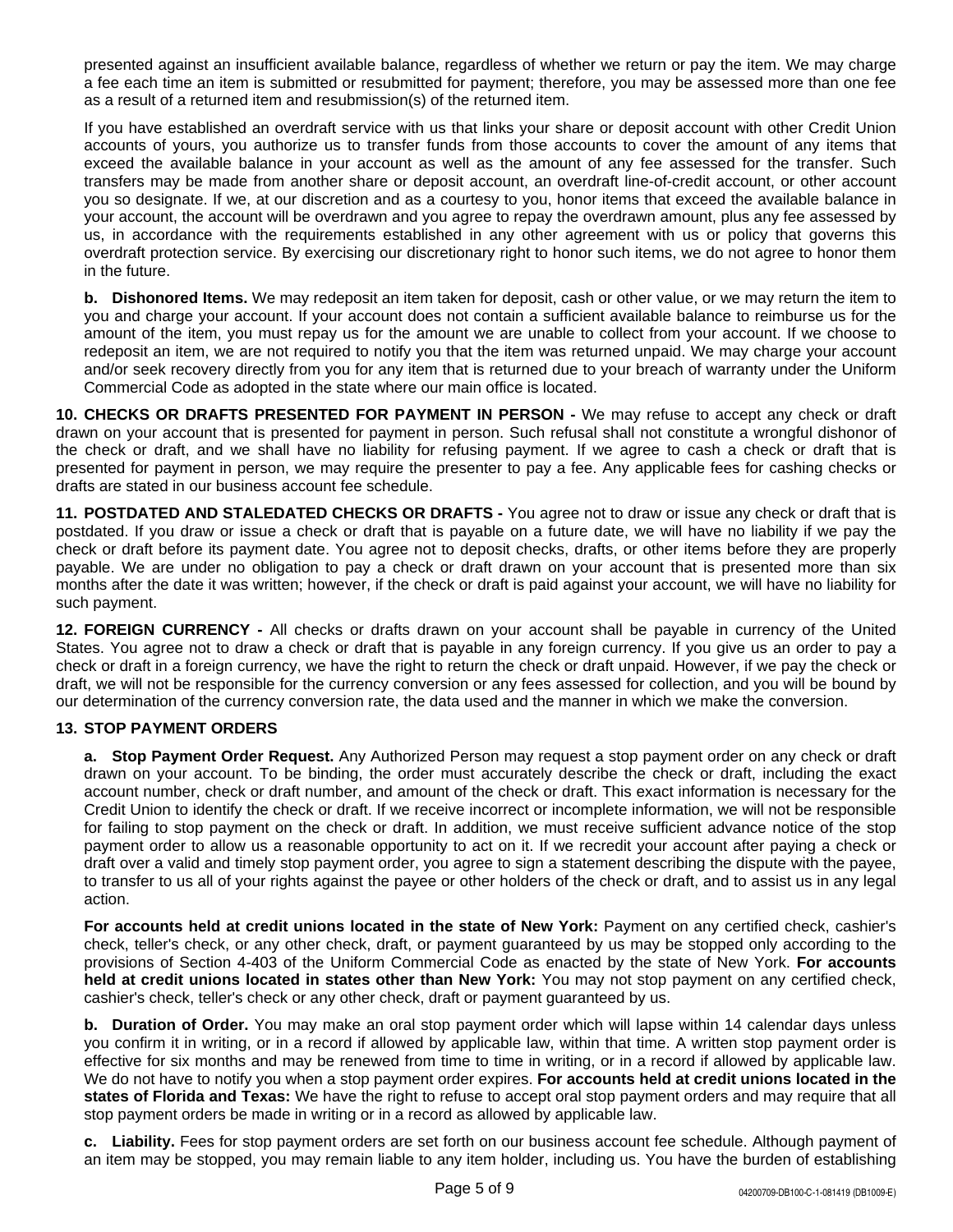the fact and amount of loss resulting from the payment of an item contrary to a binding stop payment order. You agree to indemnify and hold the Credit Union harmless from all costs, including attorney's fees and all damages or claims related to our refusal to pay an item, as well as claims of the Account Owner or of any payee or endorsee for failing to stop payment of an item as a result of incorrect information provided by you.

**14. CREDIT UNION LIABILITY -** If we do not properly complete a transaction according to this Agreement, we will be liable for your losses or damages not to exceed the amount of the transaction, except as otherwise provided by law or elsewhere in this Agreement. We will not be liable if, for example: (1) your account contains an insufficient available balance for the transaction; (2) circumstances beyond our control prevent the transaction; (3) your loss is caused by your or another financial institution's negligence; or (4) your account funds are subject to legal process or other claim. We are not liable if checks, drafts or other items were forged or altered so that the forgery or alteration could not be reasonably detected. We will not be liable for consequential damages, except liability for wrongful dishonor. We are not responsible for a check or draft that is paid by us if we acted in a commercially reasonable manner and exercised ordinary care. We exercise ordinary care if our actions or nonactions are consistent with applicable state law, federal reserve regulations and operating letters, clearinghouse rules, and general banking practices followed in the area we serve. You grant us the right, in making payments of deposited funds, to rely exclusively on the form of the account and the terms of this Agreement. Any conflict between what you or our employees may say or write will be resolved by reference to this Agreement.

**15. UNAUTHORIZED USE OF CHECK OR DRAFT WRITING AND FACSIMILE SIGNATURE EQUIPMENT -** You are responsible for maintaining the security of all facsimile signatures, check or draft writing equipment and supplies. You must promptly notify us in writing of the loss or theft of any checks or drafts or the unauthorized use of facsimile signature equipment, as well as the circumstances surrounding the loss, theft or unauthorized use. We are not liable for any unauthorized use of a facsimile signature.

**16. PLEDGE, RIGHT OF OFFSET AND STATUTORY LIEN -** Unless prohibited by law, you pledge and grant as security for all obligations you may have now or in the future, except obligations secured by your principal residence, all shares and dividends and all deposits and interest, if any, in all accounts you have with us now and in the future. If you pledge a specific dollar amount in your account(s) for a loan, we will freeze the funds in your account(s) to the extent of the outstanding balance of the loan or, if greater, the amount of the pledge if the loan is a revolving loan. Otherwise, funds in your pledged account(s) may be withdrawn unless you are in default. You agree we have the right to offset funds in any of your accounts against any obligation owed to us. Federal or state law, depending on whether we have a federal or state charter, gives us a lien on all shares and dividends and all deposits and interest, if any, in the account(s) you have with us now and in the future. Except as limited by state or federal law, the statutory lien gives us the right to apply the balance of all your accounts to any obligation on which you are in default. After you are in default, we may exercise our statutory lien rights without further notice to you.

**Your pledge and our statutory lien rights will allow us to apply the funds in your account(s) to what you owe when you are in default, except as limited by state or federal law.** If we do not apply or offset the funds in your account(s) to satisfy your obligation, we may place an administrative freeze on your account(s) in order to protect our statutory lien rights and may apply or offset the funds in your account(s) to the amount you owe us at a later time. The statutory lien and your pledge does not apply to any Individual Retirement Account or any other account that would lose special tax treatment under state or federal law if given as security. By not enforcing our right to apply or offset funds in your account(s) to your obligations that are in default, we do not waive our right to enforce these rights at a later time.

**17. TRANSFER OF ACCOUNT -** All accounts are nonassignable and nontransferable to third parties except by us.

**18. LEGAL PROCESS -** If any legal action is brought against your account, we may pay out funds according to the terms of the action or refuse any payout until the dispute is resolved, as permitted by law. Any expenses or attorney's fees we incur responding to legal process may be charged against your account without notice, unless prohibited by law. Any legal process against your account is subject to our lien and security interest.

**19. ACCOUNT INFORMATION -** Upon request, we will give you the name and address of each agency from which we obtain a credit report regarding your account. We agree not to disclose account information to third parties except when: (1) it is necessary to complete a transaction; (2) the third party seeks to verify the existence or condition of your account in accordance with applicable law; (3) such disclosure is made to comply with the law or an order issued by a court or government agency; (4) you give us written permission; or (5) as otherwise permitted by applicable law. We may provide information to credit bureaus about an insolvency, delinquency, late payment or default on your account to include in your credit report.

### **20. NOTICES**

**a. Name or Address Changes.** You are responsible for promptly notifying us of any address or name change. The Credit Union is only required to attempt to communicate with you at the most recent address you have provided to us. If we attempt to locate you, we may impose a service fee as set forth on our business account fee schedule.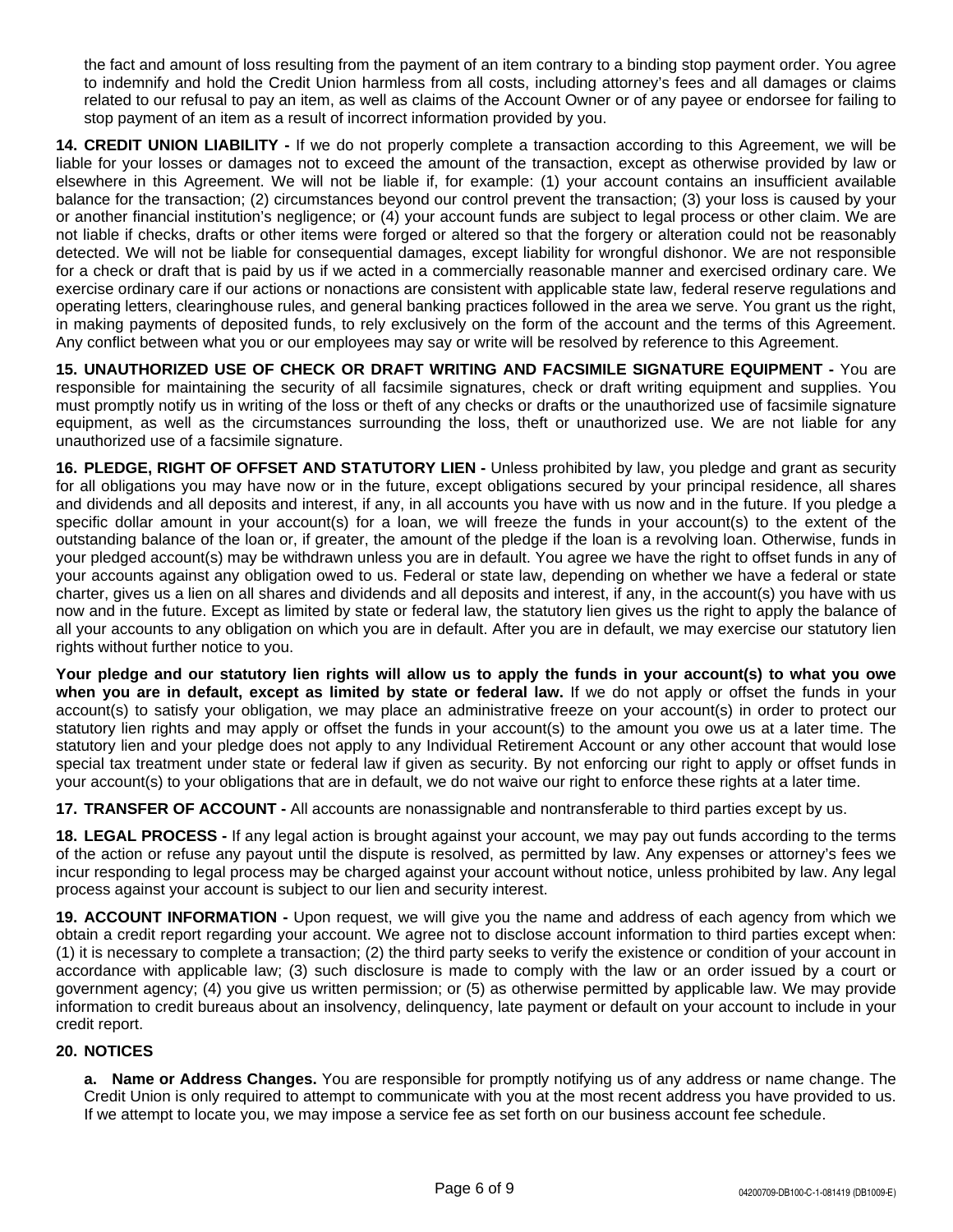**b. Notice of Amendments.** Except as prohibited by applicable law, we may at any time change the terms of this Agreement. We will notify you, in a manner we deem appropriate under the circumstances, of any changes in terms, rates, or fees as required by law.

**c. Effect of Notice.** Any written notice you give us is effective when we receive it. Any written notice we give to you is effective when it is provided electronically or is deposited in the U.S. mail, postage prepaid and addressed to you at your statement mailing address, and will be effective whether or not received by you.

**d. Electronic Notices.** If you have agreed to receive notices electronically, we may send you notices electronically and discontinue mailing paper notices to you until you notify us that you wish to reinstate receiving paper notices.

**21. TAXPAYER IDENTIFICATION NUMBER AND BACKUP WITHHOLDING -** You agree that we may withhold taxes from any dividends or interest earned on your account as required by federal, state or local law or regulations. Your failure to furnish a correct Taxpayer Identification Number (TIN) or meet other requirements may result in backup withholding. If your account is subject to backup withholding, we must withhold and pay to the Internal Revenue Service a percentage of dividends, interest, and certain other payments. If you fail to provide your TIN within a reasonable time, we will close your account and return the balance to you, less any applicable service fees.

#### **22. STATEMENTS**

**a. Contents.** If we provide a periodic statement for your account, you will receive a statement that shows the transactions and activity on your account during the statement period. For share draft or checking accounts, you understand and agree that your original check or draft, when paid, becomes property of the Credit Union and may not be returned to you, but copies may be retained by us or payable through financial institutions and made available upon your request. You understand and agree that statements are made available to you on the date they are mailed to you or, if you have requested, on the date they are made available to you electronically. You also understand and agree that checks, drafts or copies thereof are made available to you on the date the statement is mailed to you or is provided to you electronically, even if the checks or drafts do not accompany the statement.

**b. Examination.** You are responsible for promptly examining each statement upon receiving it and reporting any irregularities to us. If you fail to report to us, within a reasonable time after receiving your statement, any irregularities, such as forged, altered, unauthorized, unsigned, or otherwise fraudulent items drawn on your account, erroneous payments or transactions, or other discrepancies that are reflected on your statement we will not be responsible for your loss. In addition, we will not be responsible for any such items, payments, transactions, or other discrepancies reflected on your statement if you fail to notify us within 33 days of the date we sent or otherwise provided the statement to you. We also will not be liable for any items that are forged or altered in a manner not detectable by a reasonable person, including the unauthorized use of facsimile signature equipment.

**c. Notice to the Credit Union.** You agree that the Credit Union's retention of checks or drafts does not alter or waive your responsibility to examine your statements or the time limit for notifying us of any errors. The statement will be considered correct for all purposes, and we will not be liable for any payment made or charge to your account unless you notify us in writing within the above time limit for notifying us of any errors.

If timely notice is given, we reserve the right to make a final reasonable determination regarding whether and in what amount any adjustment shall be made. If you fail to receive a periodic statement, you agree to notify us within 14 days of the time you regularly receive a statement.

**d. Address.** If we mail you a statement, we will send it to the last known address shown in our records. If you have requested that we send your statement electronically, we will send it to the last e-mail address shown in our records.

**23. INACTIVE ACCOUNTS -** As allowed by applicable law, we may classify your account as inactive or dormant and assess a fee if you have not made any transactions in your account over a specified period of time. The period of inactivity, the fee for servicing an inactive or dormant account, and the minimum balance required to avoid the service fee, if any, are set forth in our business account fee schedule. You authorize us to transfer funds from another account of yours to cover any service fees, if applicable. To the extent allowed by law, we reserve the right to transfer all funds in an inactive or dormant account to an account payable or reserve account and to suspend any further account statements. If a deposit or withdrawal has not been made on the account and we have had no other sufficient contact with you within the period specified by state law, the account will then be presumed to be abandoned. Funds in abandoned accounts will be reported and remitted in accordance with state law. Once funds have been turned over to the state, we have no further liability to you for such funds. If you choose to reclaim such funds, you must apply to the appropriate state agency.

**24. TERMINATION OF ACCOUNT -** We may terminate your account at any time without prior notice to you or may require you to close your account and apply for a new account. We are not responsible for payment of any check, draft, transfer or item after your account is terminated; however, if we pay a check, draft, transfer or other item after termination, you agree to reimburse us for the amount of our payment as well as any applicable fees.

You may terminate this Agreement by closing all of your accounts. If your account is a dividend or interest-bearing account, any deposit or part of a deposit that we have returned or attempted to return to you upon termination of your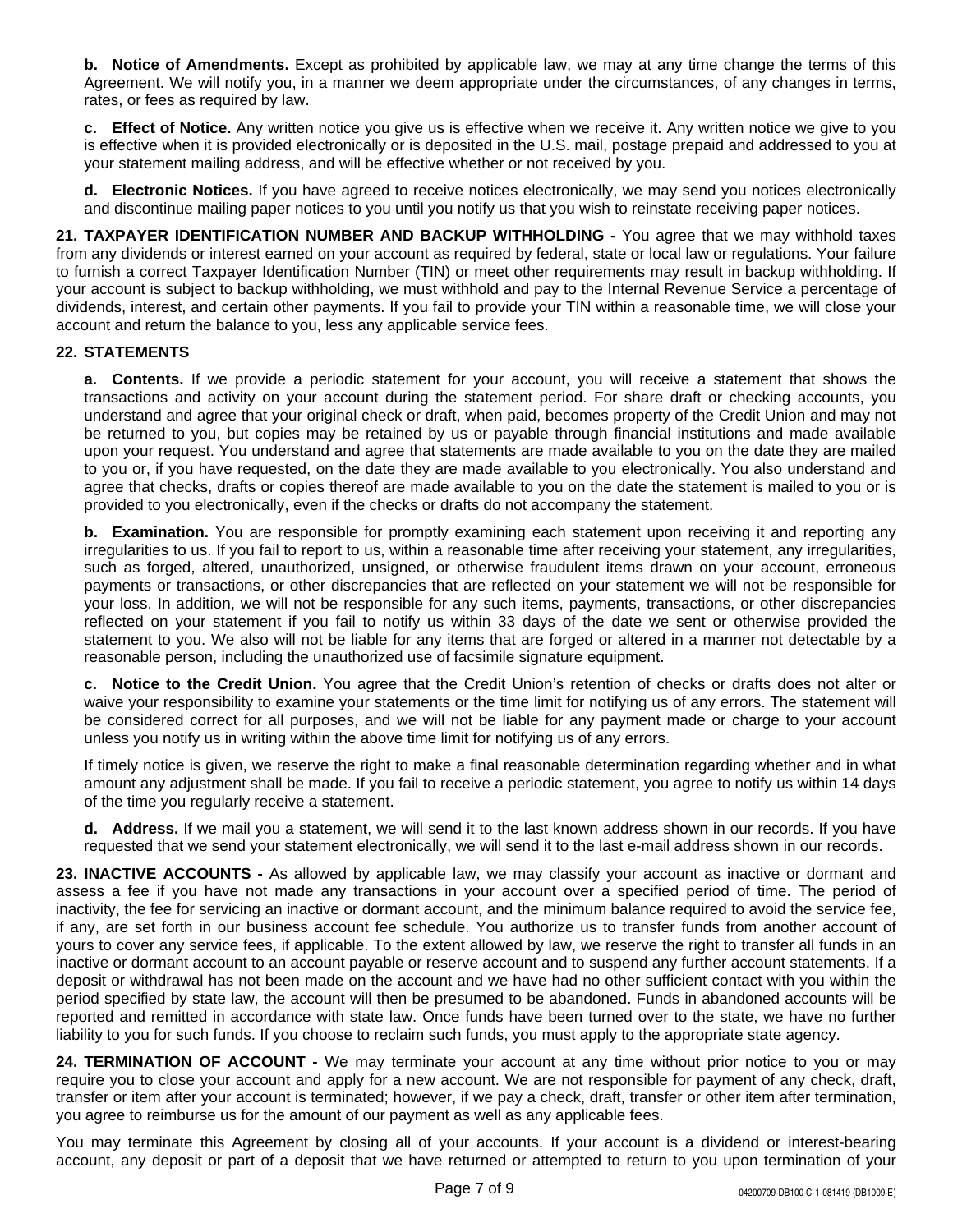account will no longer bear dividends or interest, as applicable. When the account is closed, you will receive the balance remaining in the account after we have made all appropriate deductions and charges. The termination of this Agreement and the account does not release you from the obligation for payment of accrued fees or your liability for any checks or drafts in process.

**25. TERMINATION OF MEMBERSHIP; LIMITATION OF SERVICES -** You may terminate your membership by giving us written notice or by withdrawing your minimum required membership share, if any, and closing all of your accounts. You may be expelled from membership for any reason allowed by applicable law. We may restrict account access and services without notice to you when your account is being misused; you have demonstrated conduct which is abusive in nature; as outlined in any policy we have adopted regarding restricting services; or as otherwise permitted by law.

**26. DEATH OF ACCOUNT OWNER -** If an account is held in the name of an individual person or a business that is organized as a sole proprietorship, we may continue to honor all transfer orders, withdrawals, deposits and other transactions on the account until we are notified of the Account Owner's death. Once we are notified of an Account Owner's death, we may pay checks or drafts or honor other payments or transfer orders authorized by the Account Owner for a period of ten days after the Account Owner's death unless we receive instructions from any person claiming an interest in the account to stop payment on the checks, drafts or other items. We may require anyone claiming a deceased Account Owner's account funds to indemnify us for any losses resulting from our honoring that claim. This Agreement will be binding upon any heirs or legal representatives of any Account Owner that is an individual or business organized as a sole proprietorship.

**27. UNLAWFUL INTERNET GAMBLING AND OTHER ILLEGAL ACTIVITIES -** You agree that you are not engaged in unlawful internet gambling or any other illegal activity. You agree that you will not use any of your accounts, access devices or services for unlawful internet gambling or other illegal activities. We may terminate your account relationship if you engage in unlawful internet gambling or other illegal activities.

**28. WAIVER OF RIGHTS -** We reserve the right to waive or delay the enforcement of any provision of this Agreement with respect to any transaction or series of transactions. A waiver or delay of our rights at anytime shall not be deemed to be a waiver of any other rights or a waiver of the same rights at a future time.

**29. SEVERABILITY -** If a court holds any portion of this Agreement to be invalid or unenforceable, the remainder of this Agreement shall not be invalid or unenforceable and will continue in full force and effect. All headings are intended for reference only and are not to be construed as part of this Agreement.

**30. ENFORCEMENT -** You are liable to us for any loss, cost or expense we incur resulting from your failure to follow this Agreement. You authorize us to deduct any such losses, costs or expenses from your account without prior notice to you. If we bring a legal action to collect any amount due under or to enforce this Agreement, we shall be entitled, subject to applicable law, to payment of reasonable attorney's fees and costs, including fees on any appeal, bankruptcy proceedings, and any post-judgment collection actions.

**31. GOVERNING LAW -** This Agreement is governed by the following, as amended from time to time: the Credit Union's bylaws; local clearinghouse and other payment system rules; federal laws and regulations, including applicable principles of contract law; and the laws and regulations of the state of Texas.

**32. WAIVER OF TRIAL BY JURY AND AGREEMENT AS TO LOCATION OF LEGAL PROCEEDINGS -** As permitted by applicable law, you agree that any legal action regarding this Agreement shall be brought in the county of the Credit Union office where you opened your account. You and we agree to waive any right to trial by jury in any legal proceeding or lawsuit involving the account.

**33. NEGATIVE INFORMATION NOTICE - We may report information about your loan and deposit accounts to credit bureaus. Late payments, missed payments, or other defaults on your accounts may be reflected in your credit report.**

**34. MONITORING AND RECORDING COMMUNICATIONS -** We may monitor and record communications between you and us, including telephone conversations, electronic messages, electronic records, or other data transmissions that affect your accounts or other products and services. Except as otherwise provided by applicable law, you agree we may monitor and record such communications without your approval or further notice to you.

**35. CONSENT TO CONTACT -** By signing or otherwise authenticating the Business Account Card, the Authorized Person(s) agree(s) we and/or our third-party providers, including debt collectors, may contact the Authorized Person(s) by telephone or text message at any telephone number associated with the account, including wireless telephone numbers (i.e. cell phone numbers) which could result in charges to Authorized Person(s), in order to service the account or collect any amounts owed to us, excluding any contacts for advertising and telemarketing purposes as prescribed by law. The Authorized Person(s) further agree(s) methods of contact may include use of pre-recorded or artificial voice messages, and/or use of an automatic dialing device. The Authorized Person(s) may withdraw the consent to be contacted on their wireless telephone number(s) at any time by providing written notice to us at PO Box 1366, Nederland, TX 77627, by email to info@5pointcu.org, via phone at (800) 825-8829 or by any other reasonable means. If the Authorized Person(s)